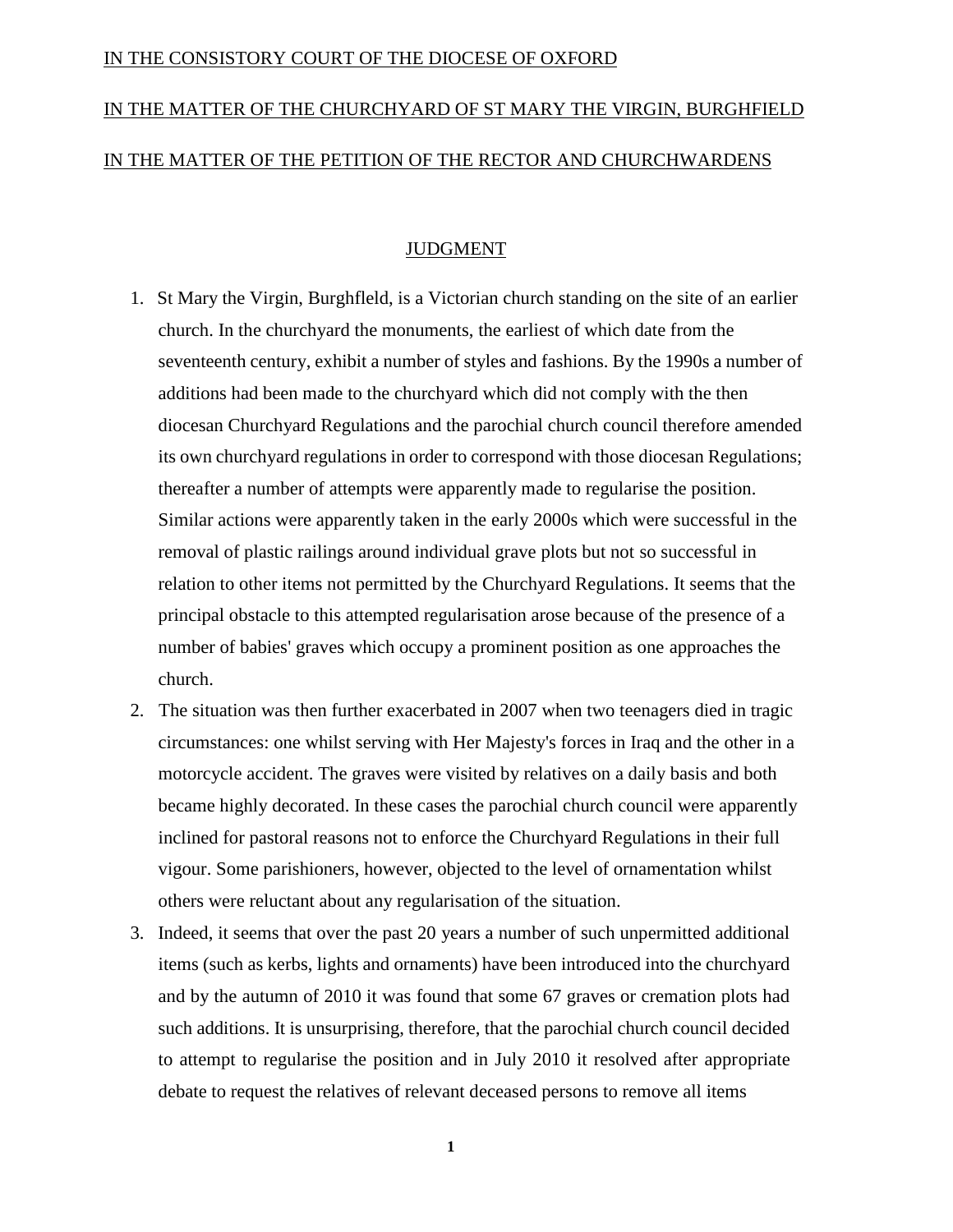(including unauthorised edgings) that did not fall within those permitted by the Churchyard Regulations. Contact was made with such relatives either directly where the relatives were known to the church officers or in other cases by leaving prominent notices in the churchyard as well as by letters left at the appropriate grave sides. This met with a mixed response: some accepted the council's decision and removed the relevant items; some made contact and, after discussion, also complied although in some cases very reluctantly; yet others acted in a more hostile manner demanding to know on whose authority any item might be removed without the express permission of their owners. In particular two persons argued that, as in their cases the items had been at the relevant grave sides for up to 15 years, those items were both acceptable and that they should not be removed because of effluxion, or the passing, of time.

- 4. Although a grave space may be reserved by a faculty issued by the diocesan chancellor (see *The Perivale Faculty, de Romana* v *Roberts* [1906] P 332 at 338; *Re West Pennard Churchyard* [1991] 4 All ER 124), the grave itself is not owned by the deceased or by his relatives whether before or after the burial (see *Cripps on Church and Clergy* (8<sup>th</sup> ed,, 1937) at 572; Hill *Ecclesiastical Law* ( $3<sup>rd</sup>$  ed., 2007) at 7.113), even if there is an exclusive right of burial confirmed by faculty after 1964: see the Faculty Jurisdiction Measure 1964, section 8(1). Indeed, there is no right even to erect a monument over a grave without the permission of the diocesan chancellor, although this permission is usually given through an authority delegated to the incumbent: see *Re Woldingham Churchyard* [1957] 2 All ER 323. In fact, if an item is placed in a church or churchyard without permission, a faculty is required for its removal (see *Ritchings v Cordingley* (1868) LR 3 A & E 113 at 122; *Vincent v Eyton* [1897] P 1 at 12; Newsom & Newsom *Faculty Jurisdiction of the Church of England* ( $2<sup>nd</sup>$  ed., 1993) at 192-193), although a faculty is not required for its removal if the matter is a very minor matter: see Newsom & Newsom, *op. cit.* at 193; see, also, below. Indeed, the incumbent is under a responsibility to prevent breaches of the law: see, for example, *Re St Margaret's, Eartham* [1981] 1 WLR 1129 at 1134B; see, too, the Revised Canons Ecclesiastical, Canon F 13, para 2. In spite of this legal requirement in relation to removal, the continuance of an item within the churchyard cannot create a legal right to its retention: see *R* v *Twiss* (1869) LR 4 QB 407; Pastoral Measure 1983, section 56(2)(3).
- 5. It is worth noting the reason for the legal requirement for a faculty to remove an item unlawfully or irregularly placed in a church or churchyard, even though at first blush the rule may seem strange. It is because, even with the best of motives, unfortunate mistakes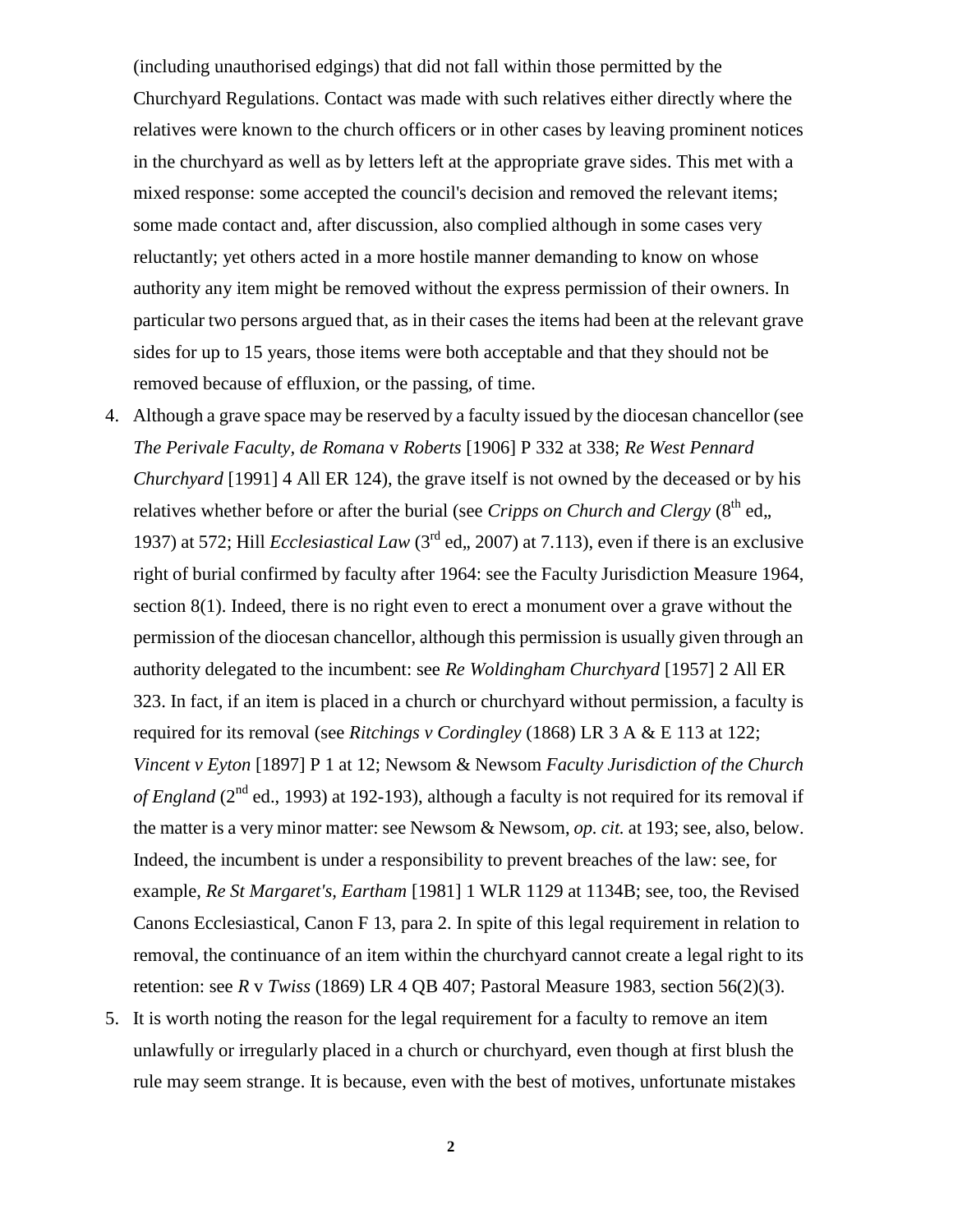may otherwise occur; for example, it may be overlooked or forgotten that permission has actually been given by the appropriate authority. In addition, it may place a break upon over enthusiastic liturgical change. It is also because pastoral reasons strongly militate against the one sided removal of items that are dear to those who placed them in the church or churchyard originally, especially as the passage of time may, as here, appear to give a semblance of legality.

6. Nonetheless, the current Churchyard Regulations for the diocese of Oxford state at paragraph 4.9:

> *"Upkeep*: Graves may not be fenced or otherwise individually delineated; and • Individual gardens, fencing or shrubs are not permitted, although the incumbent may permit the planting of a few bulbs or annuals.

• Only cut flowers or wreaths may be left at the graveside. These must be removed when withered or decaying....

• Toys or other similar ornaments may be left at the graveside for a period of twelve months after the burial or interment. They must then be removed by the family or by the incumbent (or area dean) after sensitive consultation with the family.

• Any objects left at the grave but not authorised by faculty or these regulations must be removed and returned to the relatives as soon as possible."

(Paragraph 4.4 also states: "No lighting in any form is permitted.") It follows that, for example, if a toy is introduced under the current Churchyard Regulations, it is introduced with permission and its presence is not irregular for the period of 12 months after the interment; thereafter it should be removed by the family or incumbent as soon as possible. These latter words would include a reasonable time for the exercise of pastoral sensitivity in the negotiations for the removal of the toy. Nonetheless, if an appreciable time passes by reason of the failure of the incumbent to fulfil his or her responsibilities, there comes a time when the toy can only lawfully be removed under the authority of a faculty. Similarly, if a toy or ornament were introduced without any authority (such as from a faculty or under the current

Churchyard Regulations), a faculty is required for its lawful removal if it is not removed as soon as possible after its introduction.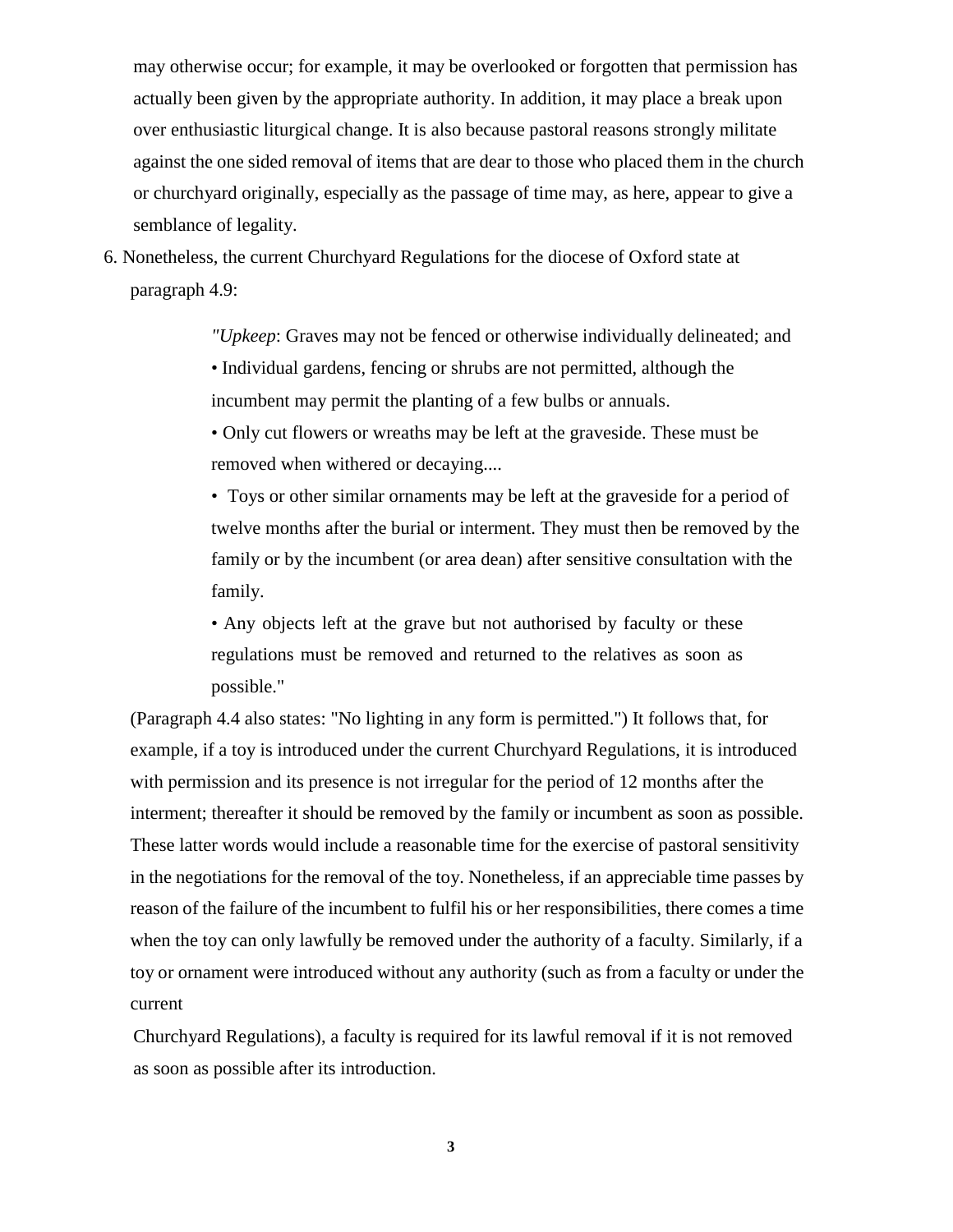7. In the present case it is apparent that some items have remained irregularly in the churchyard for an appreciable time and with the acquiescence of the parochial authorities. In these circumstances the incumbent and churchwardens were right in law to apply for a faculty for their removal rather than just going ahead with their removal. They applied for the faculty on the  $4<sup>th</sup>$  February 2011 for

> "The removal from graves ... the following items which are disallowed under item 4.9 (upkeep) of the Revised Churchyard Regulations (2005) issued by the Oxford Diocese;

- Ornamentation and soft toys
- Lights (solar, lanterns and similar)
- Chippings and loose stones on graves (except when within authorised kerb sets)
- Glass vases and flower containers
- Wooden, plastic or stone edging and fencing around graves (excluding authorised kerb sets)."

On the  $7<sup>th</sup>$  February 2011 the Diocesan Advisory Committee issued a certificate recommending the "removal of ornaments and solar lighting from churchyard"; in the circumstances I take this to be a loose description covering all the purposes covered by the petition. This advice was confirmed on the  $11<sup>th</sup>$  February 2011.

- 8. However, before the petition had been issued Mrs Hill sent an e-mail to the incumbent and after its issue Mrs Walters also wrote to her. Although these are relatively long it is important to set them out in full, not only as cries from the heart from bereaved mothers but also, as is suggested, as an expression of the views of many people. Indeed, that this is so is reflected in the recent unreported case *In the matter of the Parish of Alwalton, Huntingdonshire* (1<sup>st</sup> June, 2011) where there was a petition to exhume a deceased relative when the relevant parochial church council sought to remove items from the grave which were not permitted under the Ely diocesan regulations.
- 9. Mrs Hill wrote on the  $24<sup>th</sup>$  January 2011:

"Further to receiving a letter on our son's grave on the lead up to the New Year, we were shocked, upset and extremely disheartened to read that you wish us to remove all of our small ornaments and stone edging surrounding our son's final resting place and headstone.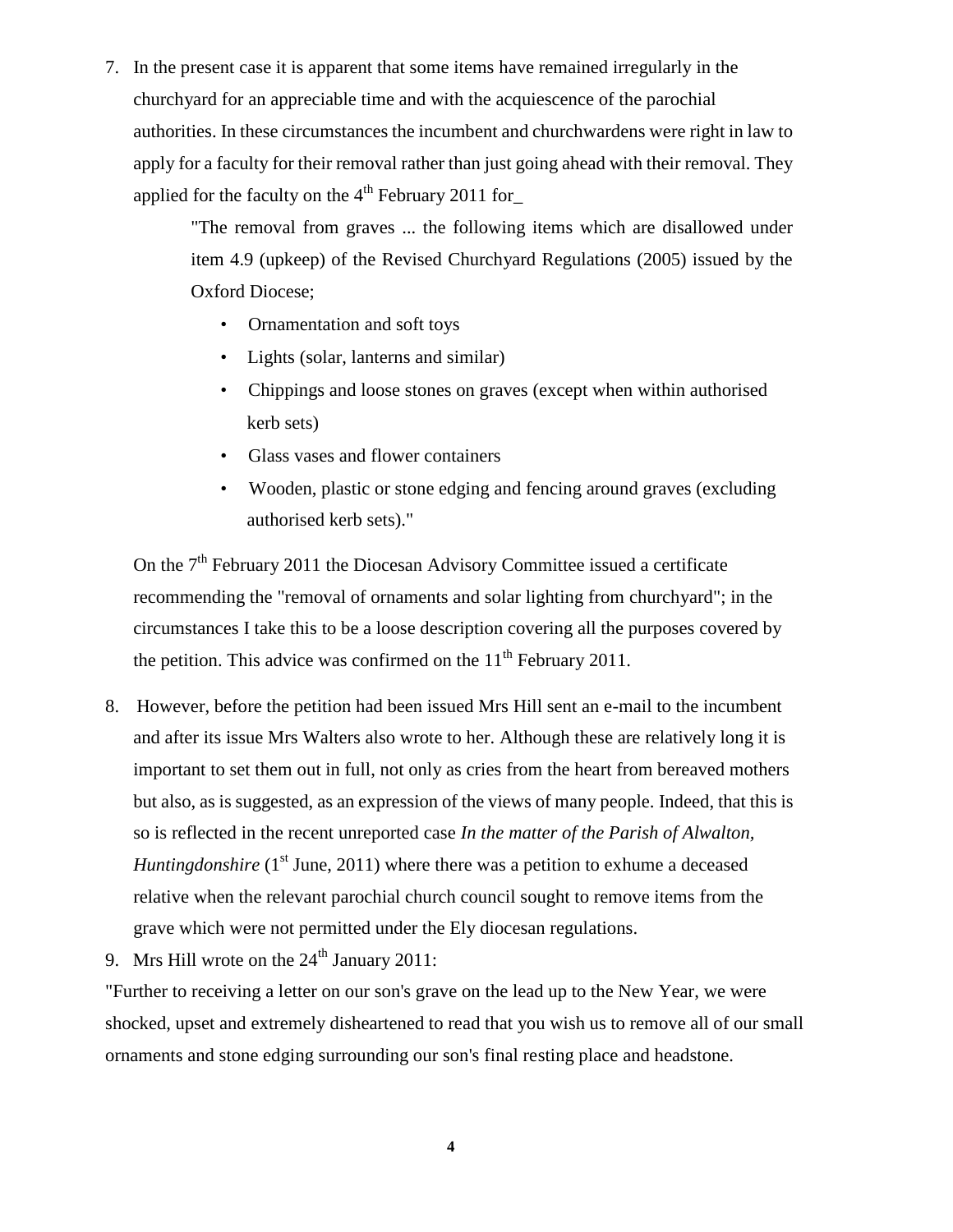We have since spoken with several families of other graves who have also received the letter from yourselves and who are also very upset at being told to remove all items on their loved ones' graves.

In particular, I have spoken with ... the mother of another child's grave near our son's, who tells me that she had an appointment with you before Christmas to express her distress at having to remove all or her items on her son's grave, and that you said you couldn't help, as the decision had been made by someone in Oxford!

I do not understand why you cannot do anything to make our voices heard on this matter. You have been given the privileged job of looking after St Mary's church and churchyard, together with being a support and voice to your parishioners. As you are the Reverend for our church, I would ask that this matter be taken up at the highest level and be given a better consultation, together with giving an opportunity to those families who do tend to their loved one's graves, a chance to voice their opinion and suggestions, rather than just be served a notice, without any consultation on the matter at all. As for Churchyard Regulations, I, along with others, feel that it is time for the Church to move into the  $21<sup>st</sup>$  Century and revise their regulations to a more modern, more suited to everyone, set of guidelines, rather than have them as strict laws Our son, Sean Hill, has laid in your churchyard for nearly 15 years without any issue surrounding what we place on the grave area, and it is very upsetting that we are suddenly told we cannot continue to have special trinkets on his grave. As for the stone edging, we erected this, due to finding that the strimmer had cut too close to the headstone and chipped the corner of it; it had also cut too close to the plants and small ornaments that we had placed on the grave and those too had been broken. We were very upset with this, and decided the best way to protect our son's area was to erect a nice stone edging, not too dissimilar to those found on older graves.

If we were to remove the edging, our son's area would once again fall foul to the strimmer and lawn mower, and the plants and headstone would furthermore be damaged. As such, we do not wish to remove the edging at any point of time. We feel it our right as Sean's parents, owners of that precious piece of land, that we can at least protect the small area and headstone from maintenance work that is carried out in the churchyard. I would also like to point out that chippings have been used for decades, along with grave edgings; you only have to look around to find them in every churchyard dating right back 100 years. Am I to assume that you will also be wanting to remove all the edgings that are attached to them?? With regards to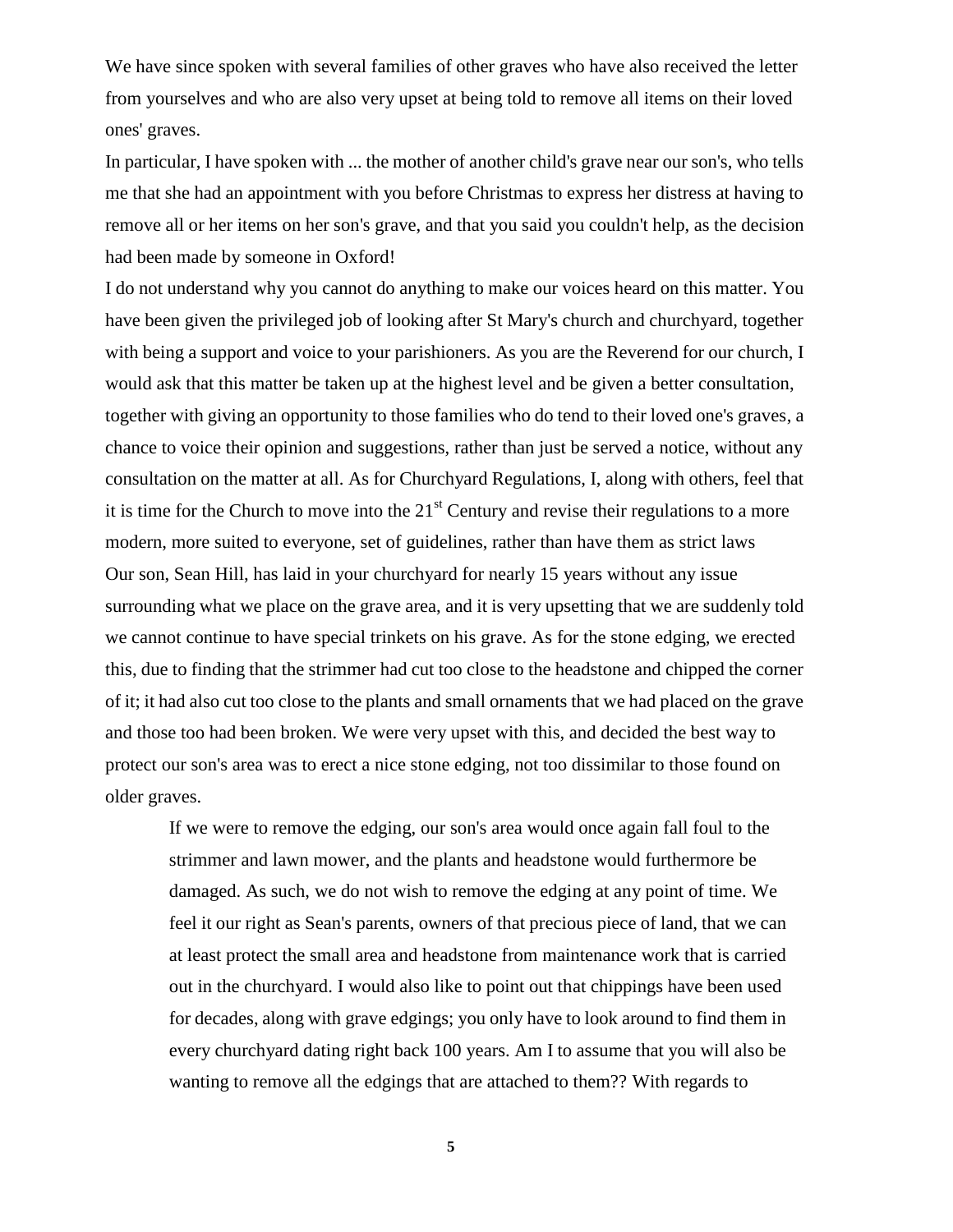having a prayer book and candle lighting in the church for families of children, this does not compensate whatsoever. When you have a child taken away from you at such a young age, it is the most personal, and upsetting experience to have to live with. Therefore, you want to tend the child's grave because it's their resting place, and the only thing that is left on this earth that you feel you can do for that child. If you take away that right from parents, you will be taking away the only thing that they have left of their child, which we believe goes against our Human Rights as parents who want to express their love, emotion and loss of a child. If you cannot support our plea as parents of these children who rest in your churchyard, then please give us the details of whom we need to contact, in order to take this matter further. In the meantime, until this matter is satisfactorily looked into and resolved by all parties involved, please do not remove anything from our son's grave area.

I do hope you understand the importance of our plea, and I look forward to hearing from you shortly." The incumbent responded both by e-mail and by a letter dated the  $24<sup>th</sup>$ January 2011. In the latter the incumbent told Mrs Hill that she had represented her views to the diocesan authorities and that she and the churchwardens had decided to postpone any action until clear answers have been given to the concerns raised. On the  $28<sup>th</sup>$  January 2011 Mr and Mrs Hill responded by a further e-mail pointing out that a different initial approach to relatives would have been a more sensitive way to have proceeded. It continued:

> "... [T]he reason we put a proper stone edging around the grave was to protect the stone, plants and small ornaments that are currently on the grave from the strimmer/mower that had previously caused damage to the stone and several ornaments, which upset us at the time. All items have been on the grave for around 14 years with no issues, and we consider our son's resting place to be an appropriate level of remembrance.

> We can understand why you feel compelled into making changes, as some graves, in our opinion have gone a bit extreme with the items or quantities of items they have chose to use. But feel that if there were guidelines issued as to what were appropriate items to leave on a grave, as opposed to strict regulations to remove everything, we feel this will be better received by families. As for having to remove everything after 1 year of the burial, is totally unacceptable. This comes across as being very dismissive of the bond between the living and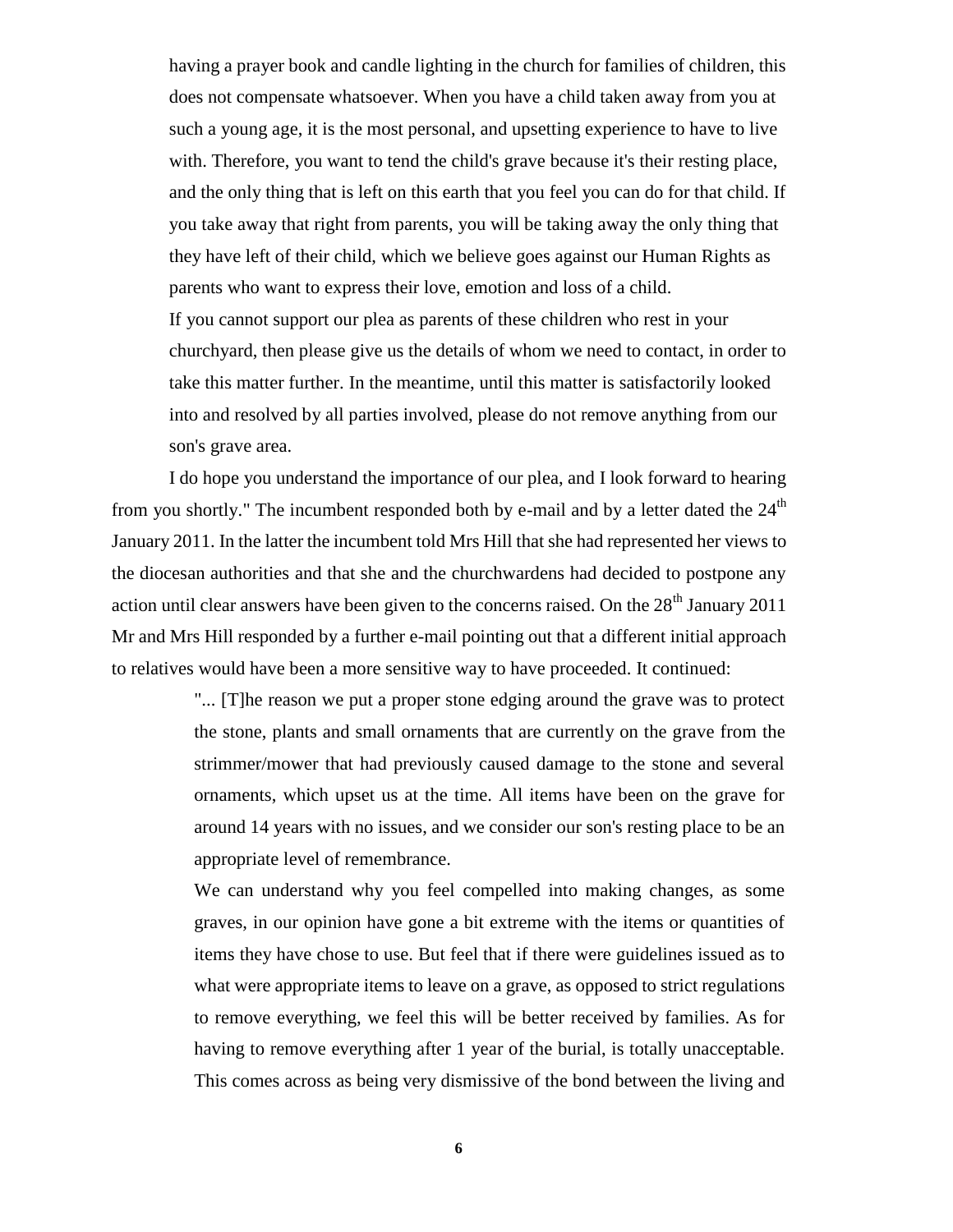the deceased, and moving the remembrance to another place, does not solve the problem."

10. Mrs Walters wrote a letter dated the 23rd February 2011 *inter alia* to the diocesan registrar:

> "I am writing to tell you how upset I was today, when visiting my father's grave at St Mary's at Burghfield Common, Reading, Berks, As it was my father's Birthday, I went to lay flowers and a card, only to find that the one Pottery Vase that was submerged into the soil had been removed \_ if my father's Grave had been overly ornate I could have sympathised, but as it held this one Pottery Vase (not glass) for my flowers which I could not leave ! I was distraught. And now to learn also that only cut fresh flowers have to be left, which I nearly always do although they are eaten or destroyed by the deer and the animals as soon as I leave, I sometimes have left artificial ones, only one bunch, that is not allowed now. My main worry is that we have a weathered wooden cross marking my father's grave, that we have been trying to replace, but due to not being in a financial position to change it yet and now being told, crosses are also not allowed. (Why, as the cross is a symbol of the Christian faith.) I am worried that [it] will be taken away also, so that my father's grave will be an unloved, unmarked, plain spot. I believe these regulations are ridiculous and stupid. I wish to remember my father and choose to do that in the way I choose, within reason. To take one Pottery Vase

away, the only flower holder I had, and a card I left him discarded across the church ground, left as rubbish on the grass by the graves appalling. Please can you explain this madness." I will return to the points raised in these e-mails and letters later in this judgment. However, I gather that Mrs Waters' vase was removed because it was broken (apparently due to the extreme winter weather conditions) and shards of pottery were lying on the surface of the grave.

11. All of the families affected by the decision of the parochial church council were written to by the incumbent and churchwardens informing them of their right to object to the faculty application; furthermore, at my direction a notice was published in the local newspaper on two separate occasions in addition to the ordinary public notices in the church. In particular, both Mrs Hill and Mrs Waters were written to by the diocesan registrar telling them of their rights to object or to opt to have their letters considered as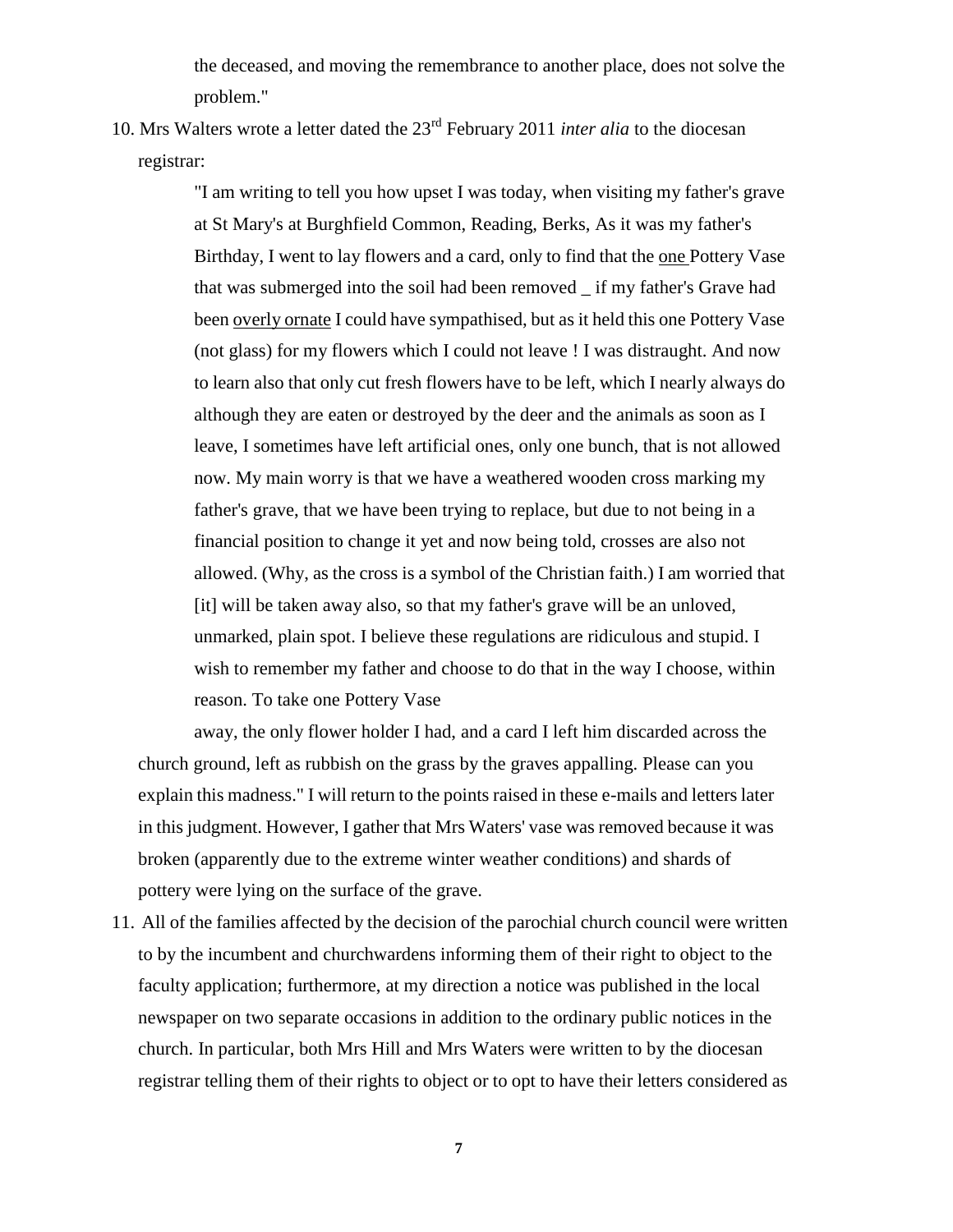written representations. The incumbent, however, has also had several conversations with a number of families as well as with Mrs Hill.

12. In response to the diocesan registrar's letter Mrs Hill responded on the  $17<sup>th</sup>$  February 2011 stating that she was giving "our formal objections" to the letter she and her husband had received on New Year's Day asking them to remove all items from their son's grave; these she described as "small china ornaments and a stone edging". She continued:

> "I would very much hope that we can at least come to a compromise on leaving some items on the graves, should relatives be in regular attendance, such as our items, which are non-perishable small items, and a stone edging used to protect our son's grave from the dreaded strimmer, which in my view should not be used around the graves, as like in our case, our headstone, ornaments and plants were badly damaged on one such occasion, hence why we erected the stone edging to protect what we hold so dear. On an extra note, my sister-in-law, who also has a child grave in Thatcham cemetery, told us that as long as her items were no higher than the grave stone and that perishable items were removed within a certain time frame, that there'd be no issue, no one has been asked to remove all their items. I feel this is a much more flexible attitude and one that is compassionate to families' feelings on losing a loved one, especially that of a child."

13.1 have already set out the general law applicable to graves. This, of course, is not a question of diocesan regulations but, rather, of the general law of the land. I emphasise this in order to underline that Mrs Hill is mistaken in her belief that she and her husband are "owners of that precious piece of land", although I suspect that many others share a similar belief. Relatives, therefore, do not have the right to turn graves into gardens or to fence them off or to create edgings. I appreciate that in the past kerbing was allowed in most, if not all, our churchyards but in many cases they have now been removed not only because they cause difficulties in maintaining churchyards in this modern era but also because they often create tripping hazards, particularly to the elderly. Chippings, too, have ceased to be permitted in churchyards as they tend to disperse onto surrounding areas and to become an eyesore. That is not to say, however, that those doing churchyard maintenance should not be careful so as not to damage grave stones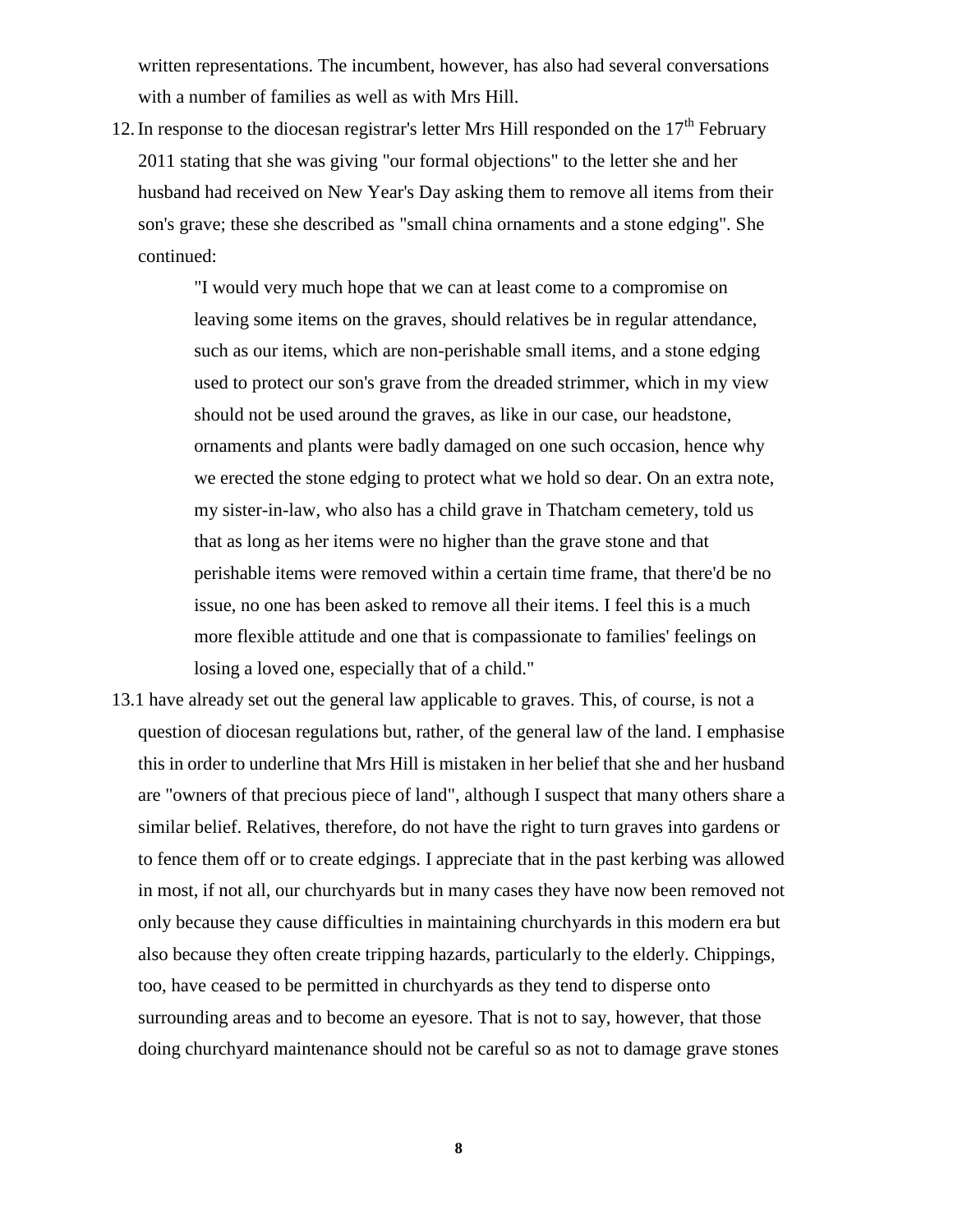and items left at a grave stone; indeed, it is for that reason that in some churchyards the use of strimmers has been discontinued.

- 14. In so far as the Churchyard Regulations are concerned, these were revised in their present form by me after consultation, particularly with the Diocesan Advisory Committee. I would add that provision is made in the Regulations at 6.2 for parishes to adopt "local variations" after approval by me although such approval is given sparingly as local variations have in the past caused great difficulties within the diocese. No approach, however, has been made to me for such local variations in relation to Burghfield.
- 15.1 appreciate Mrs Hill's plea that "it is time for the Church to move into the  $21<sup>st</sup>$ Century and revise their regulations to a more modern, more suited to everyone, set of guidelines, rather than have them as strict laws". Indeed, forms of grieving change as the relatively recent practice of placing flowers by the roadside after a fatal accident amply demonstrate. It was to respond to such changing practices that I for the first time permitted the introduction of "toys or other similar ornaments" (see above) in an endeavour especially to assist the grieving of children and those who have themselves lost children. Nonetheless, what is acceptable to some is not acceptable to others. I particularly note that Mrs Hill herself comments that \_

"... some graves, in our opinion have gone a bit extreme with the items or quantities of items they have chose to use. But feel that if there were

guidelines issued as to what were appropriate items to leave on a grave, as opposed to strict regulations to remove everything, we feel this will be better received by families." It is unlikely that those who in Mrs Hill's view have "gone a bit extreme" would agree with her; indeed, as Deputy Chancellor Gregory Jones said in *In the matter of the Parish of Alwalton, Huntingdonshire* at para 40:

"... it is most unlikely that there will ever be a consensus as to taste". Moreover, it would be impossible so to frame a set of regulations, or guidance, which would tread a path acceptable to all, especially as there are those who feel that our churchyards should have no extraneous items whatsoever other than the monuments and ledgers themselves. Indeed, as I have noted recently in two churchyards, there are even those who apparently feel it is acceptable to leave full bottles of beer at the graves of their loved ones, although this is an entirely pagan practice. As to Mrs Hill's plea that there should be guidelines as to what are "appropriate items to leave on a grave", that is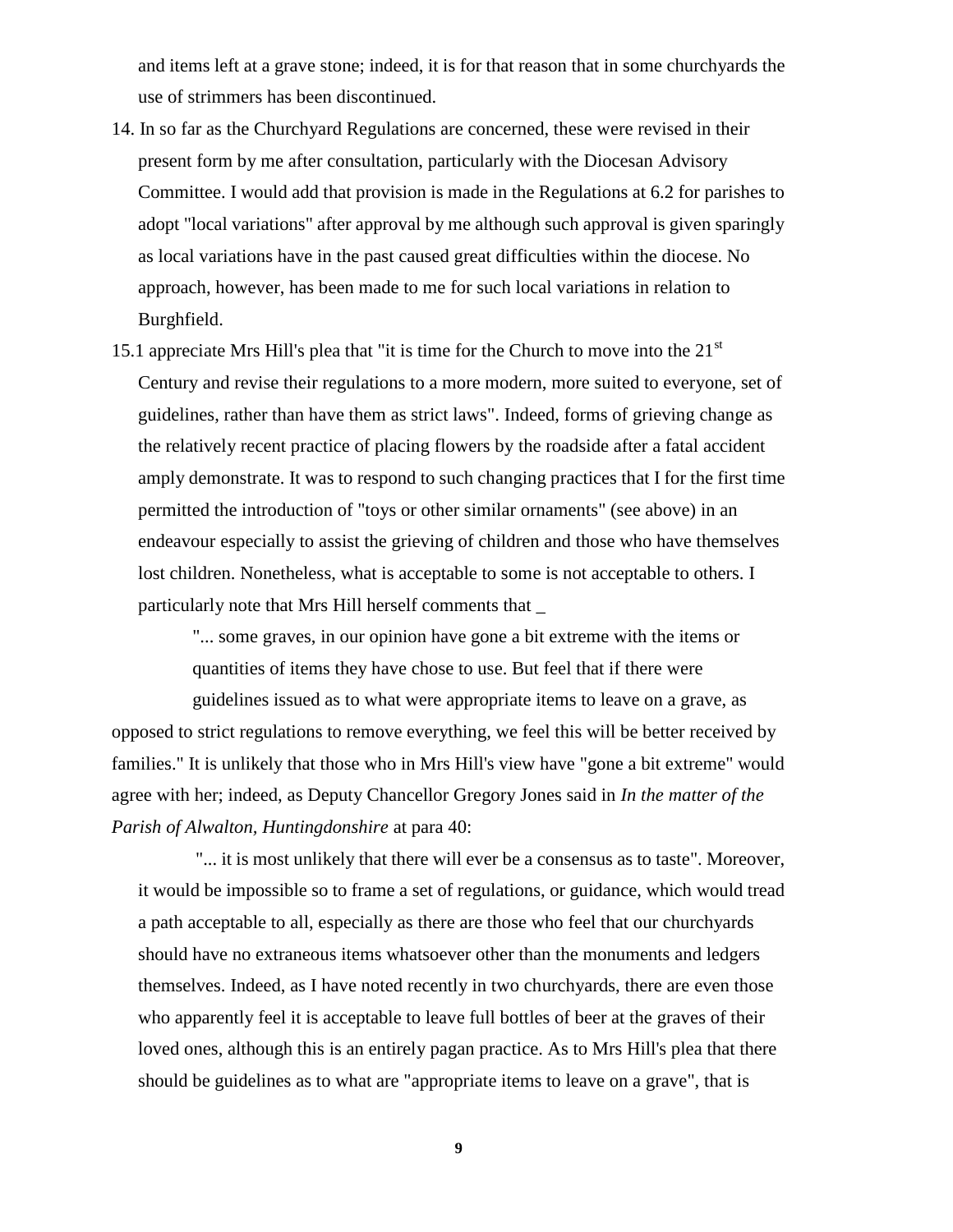precisely what paragraph 4.9 sets out to do. In this regard I appreciate that there are those who wish to leave artificial flowers at the side of graves but such items (even silk flowers) wither and become an eyesore, just as wreathes and cut flowers do. Nor is it feasible to have one set of rules or guidance for those who are "in regular attendance" and another for those who are not; quite apart from deciding what is "regular" in the circumstances, different constraints apply to different situations. I cannot comment on the regulations applied in Thatcham local authority cemetery other than to note that even such cemeteries find it necessary to apply some regulation, although the contents of those regulations differ from local authority to local authority.

- 16. It is true that crosses are not permitted within the Churchyard Regulations but those Regulations only define the ambit of the incumbent's delegated authority to permit the erection of a memorial. Nonetheless, application can be made to me as the diocesan chancellor to permit the erection of crosses as has happened on a number of occasions. This is because the design of crosses in the past has proved in a number of cases to be dangerous. The limitation was introduced for reasons of safety so that I can ensure that the design is satisfactory. I certainly see no reason why Mrs Waters' wooden cross should not be replace in due course although an application will have to be made through the diocesan registry.
- 17.1 now turn to Mrs Hill's appeal to human rights. The relevant provisions are set out in articles 8 and 9 of the European Convention on Human Rights and article 1 of the first protocol of that Convention, These state:

"Article 8: (1) Everyone has the right to respect for his private and family life, his home and his correspondence. (2) There shall be no interference by a public authority with the exercise of this right except such as is in accordance with the law and is necessary in a democratic society in the interests of national security, public safety or the economic well being of the country, for the prevention of disorder or crime, for the protection of health or morals, or for the protection of the rights and freedoms of others. Article 9: Everyone has the right to freedom of thought, conscience and religion; this right includes freedom to change his religion or belief, and freedom, either alone or in community with others and in public or private, to manifest his religion or belief, in worship, teaching, practice or observance. (2) Freedom to manifest one's religion or belief shall be subject only to such limitations as are prescribed by law and are necessary in a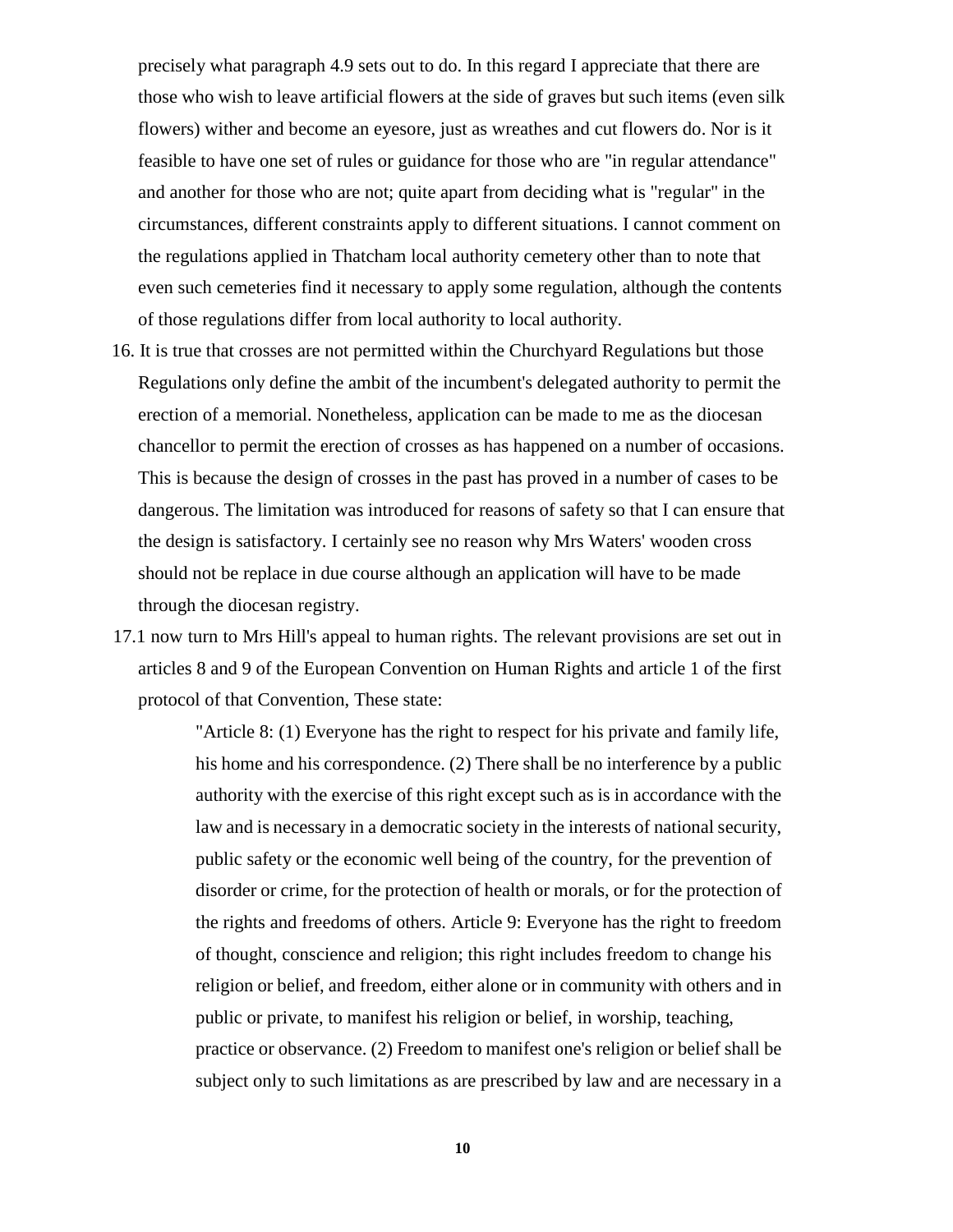democratic society in the interests of public safety, for the protection of public order, health or morals, or the protection of the rights and freedoms of others. Article 1 to the first Protocol: Every natural or legal person is entitled to the peaceful enjoyment of his possessions. No one shall be deprived of his possessions except in the public interest and subject to the conditions provided for by law and by the general provisions of international law. The preceding provisions shall not, however, in any way impair the right of a State to enforce such laws as it deems necessary to control the use of property in accordance with the general interest or to secure the payment of taxes or other contributions or penalties." A parochial church council is not a "public authority" (see *Aston Cantlow and Wilmcote with Billesley Parochial Church Council* v *Wallbank* [2004] 1 AC 546, especially at para 14) but the consistory court is: *Re Crawley Green Road Cemetery, Luton* [2001] Fam 308.

18. The majority of reported cases considering the application of the European Convention on Human Rights in churchyards have been in relation to petitions for exhumations: see *Re Dorrington Cemetery* [2001] Fam 1; *Re Crawley Green Road Cemetery, Luton* [2001] Fam 308. However, *Jones* v *United Kingdom* (application no. 42639/04) before the European Court of Human Rights was concerned with a question of a memorial, although in a local authority cemetery. In that case Mr Jones complained that his rights under Articles 8 & 9 had been breached when the Halkyn Community Council refused him permission to place a memorial in its cemetery which incorporated a photograph of his daughter. In declaring Mr Jones' application inadmissible the court stated in relation to Article 8:

> "The Court would observe that the exercise of Article 8 rights of family and private life pertain, predominantly, to relationships between living human beings ... [ There is no right as such to obtain any particular mode of funeral or attendant burial features.

> In the present case, the Court recalls that the applicant's daughter was buried in a cemetery owned and managed by a burial authority. The regulations applicable to the cemetery required prior approval of all headstones and memorials.

> Notwithstanding the applicant's personal preference for the addition of a photograph to the headstone and the fact that other burial authorities apparently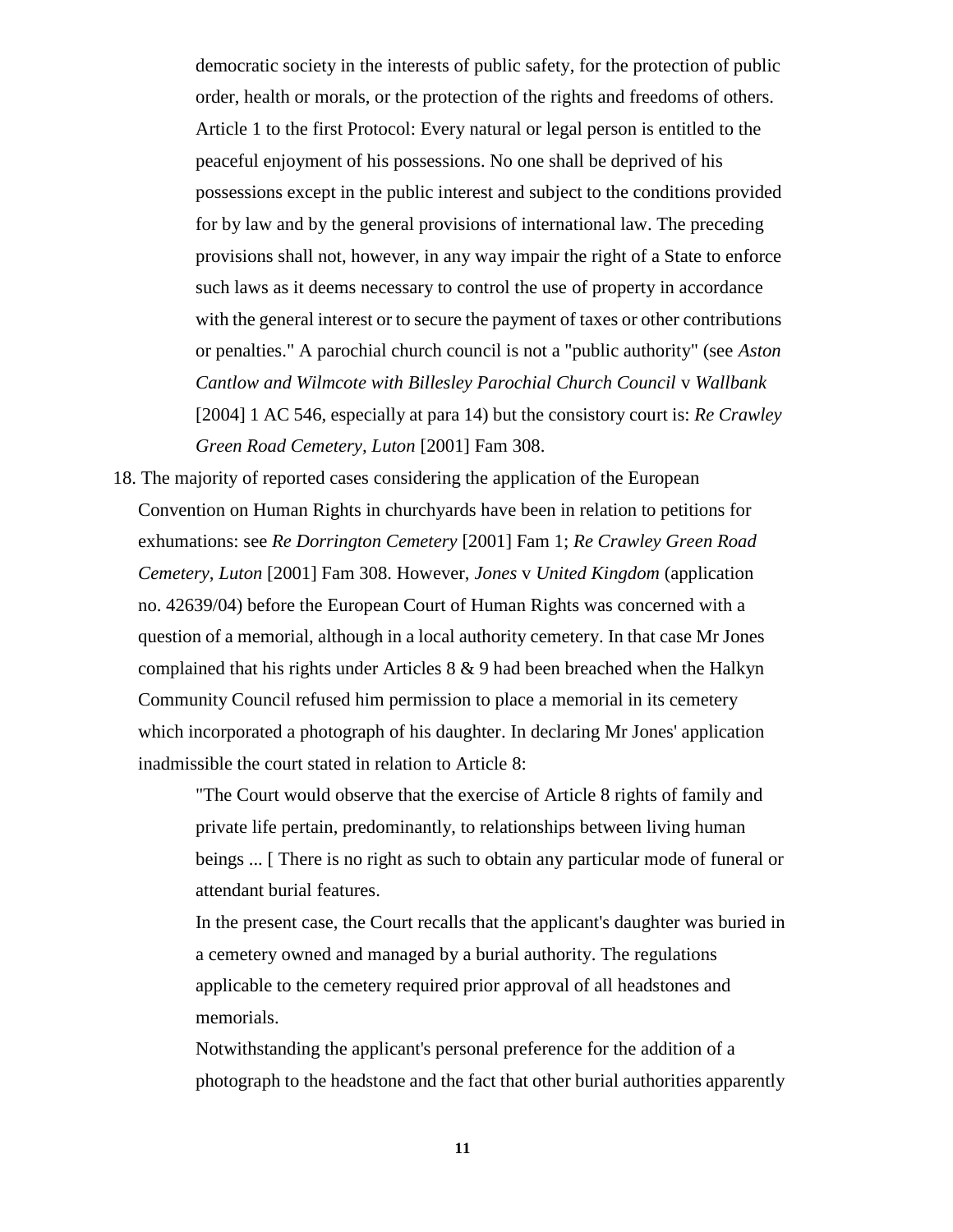gave permission for such features, the Court does not find that the refusal of permission in this case can be regarded as impinging on the applicant's personal or relational sphere in such a manner or to such a degree as to disclose an interference with his right to respect for his family or private life."

As to the application of Article 9 the court stated:

"The term 'practice' as employed in Article 9 does not cover every act motivated by, or connected with, religious beliefs .... In the present case, the decision refusing permission for a photograph on the memorial cannot be regarded as preventing any manifestation of the applicant's religious beliefs in the sense protected by this provision. It is irrelevant for this purpose that the church of which the applicant is a member permitted such photographs, for it cannot be argued that the applicant's beliefs required a photograph on the memorial or that he could not properly pursue his religion and worship without permission for such a photograph being given."

- 19. In my view it is equally clear, and for similar reasons, that neither Article 8 nor 9 is engaged in the present case. Similarly, article 1 of the first protocol does not apply as long as Mr and Mrs Hill are given a reasonable opportunity to repossess their items and edgings once they have been removed. I therefore do not accept that in law the Hill's human rights are in any way affected.
- 20. There remains one outstanding matter, namely, the time during which the various items have been left on Sean Hill's grave, although similar considerations would also have applied to Mrs Waters' vase if it had not been broken. As I have pointed out, the effluxion of time does not create any legal right to the retention of items on a grave but, nevertheless, such a passing of time does in human terms create an expectation that I must take into consideration when reaching my decision. In my view this circumstance in the present case is a strong one. Nevertheless I must consider the matter in the light of all the other graves in the churchyard where similar items either have been, or will be, removed. In this regard I have regretfully reached the conclusion that it would be inequitable for the Hill's items and/or edgings to remain when others are being removed.
- 21. In my view the parochial church council was entirely within its rights in wishing to enforce the Churchyard Regulations, especially in the light of apparent breaches on a total of some 67 graves within the churchyard; in this respect the council was entitled to